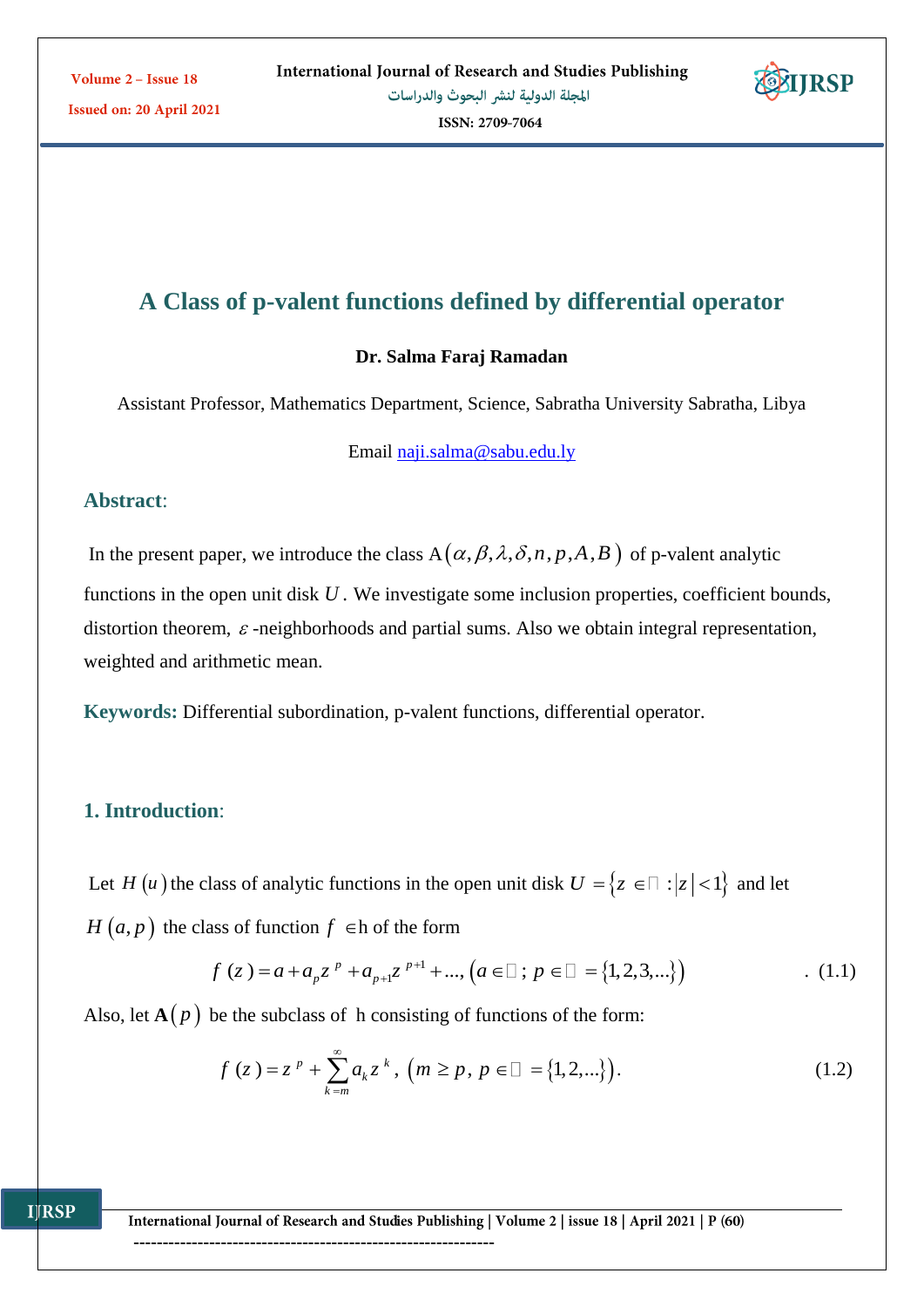| Volume $2 -$ Issue 18           | International Journal of Research and Studies Publishing | <b>STIRSP</b> |
|---------------------------------|----------------------------------------------------------|---------------|
| <b>Issued on: 20 April 2021</b> | المجلة الدولية لنشر البحوث والدراسات                     |               |
|                                 | ISSN: 2709-7064                                          |               |

**Definition 1.1**: Let  $f$ ,  $g \in h$ , if there exist a Schwarz function w analytic in U with w  $(0) = 0$  and  $w(z) < 1, z \in U$  such that  $f(z) = g(w(z))$ , then the function f is called subordinate to g, or *g* is called superordinate to *f*, in such a case we write  $f \prec g$  or  $f(z) \prec g(z)$ ,  $z \in U$ . If *g* is univalent in U , then  $f \prec g$  if and only if  $f(0) = g(0)$  and  $f(U) \subset g(U)$ . In [9], we introduced and studied the differential operator  $D^n(\alpha, \beta, \lambda, \delta) f(z)$ ,

for a functions  $f(z)$  in the class A as the following:

$$
D^{0}f(z) = f(z),
$$
  
\n
$$
D^{1}(\alpha, \beta, \lambda, \delta) f(z) = [1 - (\lambda - \delta)(\beta - \alpha)]f(z) + (\lambda - \delta)(\beta - \alpha)zf'(z)
$$
  
\n
$$
= z + \sum_{k=2}^{\infty} [(\lambda - \delta)(\beta - \alpha)(n-1) + 1]a_k z^k
$$
  
\n
$$
\vdots
$$

$$
D^{n}(\alpha,\beta,\lambda,\delta)f(z) = z + \sum_{k=2}^{\infty} \left[ (\lambda - \delta)(\beta - \alpha)(n-1) + 1 \right]^{n} a_{k} z^{k}, \qquad (1.4)
$$

for  $\alpha \geq 0, \beta \geq 0, \lambda \geq 0, \delta \geq 0, \lambda > \delta, \beta > \alpha$ ,  $n \in \{0,1,2,...\}$ .

Now, we define the operator  $D^n(\alpha, \beta, \lambda, \delta) f(z)$  in (1.4) of a function  $f(z) \in A(p)$  given by (1.1) as

$$
D_p^n(\alpha, \beta, \lambda, \delta) f(z) = z^p + \sum_{k=m}^{\infty} \left[ \frac{(\lambda - \delta)(\beta - \alpha)k + p}{p} \right]^n a_k z^k
$$
\n
$$
\text{for } \alpha \ge 0, \beta \ge 0, \lambda \ge 0, \delta \ge 0, \lambda > \delta, \beta > \alpha, n \in \{0, 1, 2, \ldots\}, m \ge p, p \in \mathbb{Z}.
$$
\n
$$
(1.5)
$$

We note that:

International Journal of Research and Studies Publishing | Volume 2 | issue 18 | April 2021 | P (61)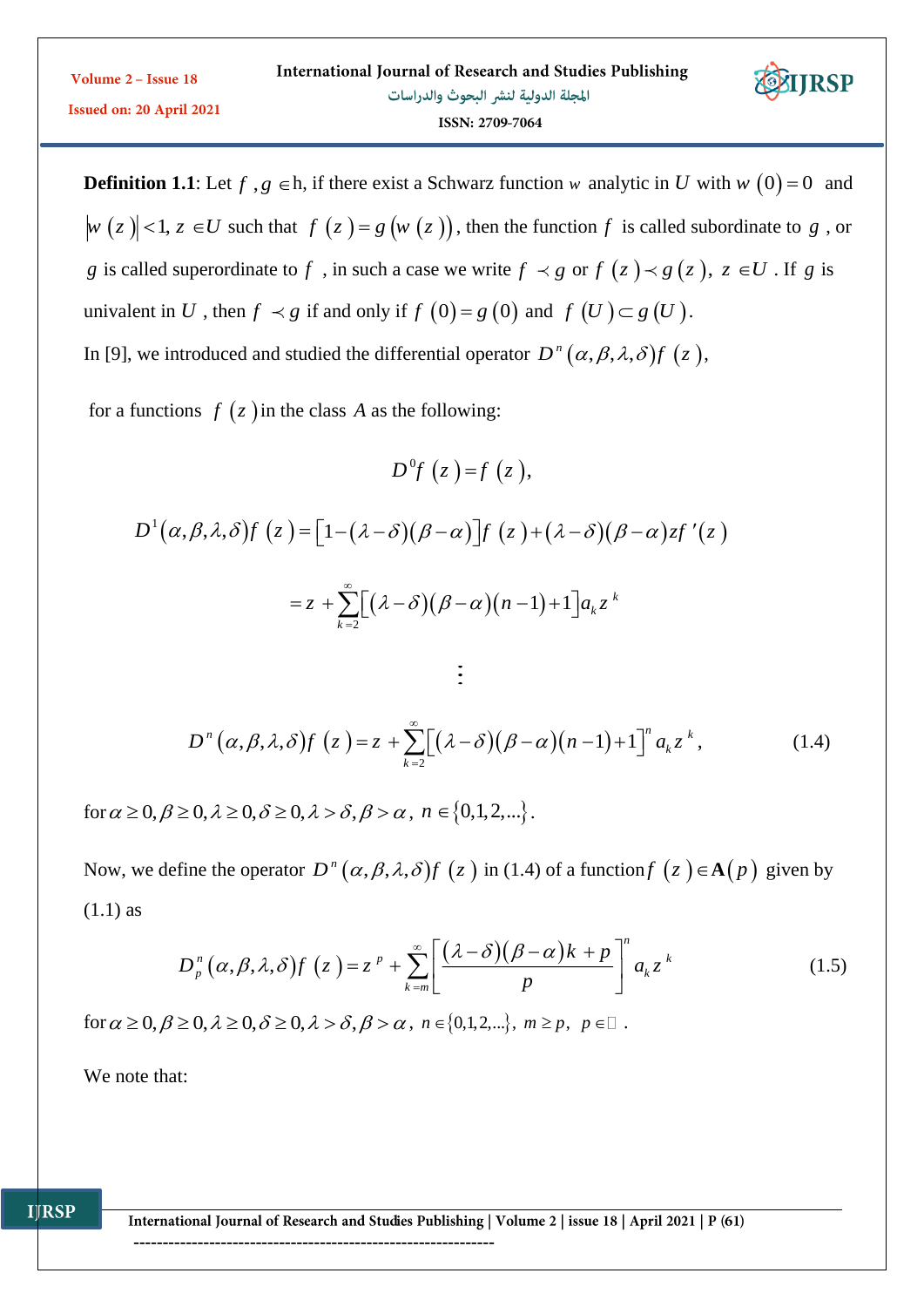When  $\alpha = \delta = 0$ ,  $\beta = \lambda = p = 1$ it reduces to Sãlãgan differential operator [10]. It reduces to Darus & Ibrahim, when  $\alpha = 0$ ,  $p = 1$ [4]. It reduces to Al-oboudi differential operator [1]. when,  $\alpha = \delta = 0, \ \beta = p = 1.$ 

**Definition1.2:** Let A and  $B(-1 \le B < A \le 1)$  be fixed parameters, we say that a function  $f(z) \in$ **A**(*p*) in the class  $f(z) \in A(\alpha, \beta, \lambda, \delta, n, p, A, B)$ , if it satisfies the following subordination condition

$$
\left\{\frac{pz^p+z\left(D_p^n(\alpha,\beta,\lambda,\delta)f(z)\right)'}{2z^p}\right\}\prec\frac{1+Az}{1+Bz},\quad \left(z\in U\setminus\{0\}\right). \tag{1.3}
$$

By the definition of differential subordination (1.3) , is equivalent to the following condition

$$
\left|\frac{p z^{p}+z\left(D_{p}^{n}(\alpha,\beta,\lambda,\delta)f(z)\right)'}{\left(B-2A\right)p z^{p}+Bz\left(D_{p}^{n}(\alpha,\beta,\lambda,\delta)f(z)\right)'}\right|<1
$$

## **2. Coefficient bounds**

**IJRSP** 

**Theorem 2.1:** Let the function  $f(z)$  of the form (1.1), be in  $f(z) \in A(p)$ . Then the function  $f(z)$  belongs to the class  $f(z) \in A(\alpha, \beta, \lambda, \delta, n, p, A, B)$  if and only if

$$
\sum_{k=m}^{\infty} k \left(1-B\right) \left((\lambda-\delta)\left(\beta-\alpha\right)k+p\right)^n a_k \le 2\left(B-A-1\right)p^2,\tag{2.1}
$$

where  $-1 \leq B < A \leq 1$ ,  $\alpha \geq 0$ ,  $\beta \geq 0$ ,  $\lambda \geq 0$ ,  $\delta \geq 0$ ,  $\lambda > \delta$ ,  $\beta > \alpha$ ,  $n \in \{0,1,2,...\}$ ,  $m \geq p$ ,  $p \in \mathbb{Z}$ .

The result is sharp for the function  $f(z)$  given by

$$
f(z) = zp + \frac{2(B-A-1)p2}{k(1-B)((\lambda-\delta)(\beta-\alpha)k+p)n}zm, (m \ge p).
$$
 (2.2)

International Journal of Research and Studies Publishing | Volume 2 | issue 18 | April 2021 | P (62)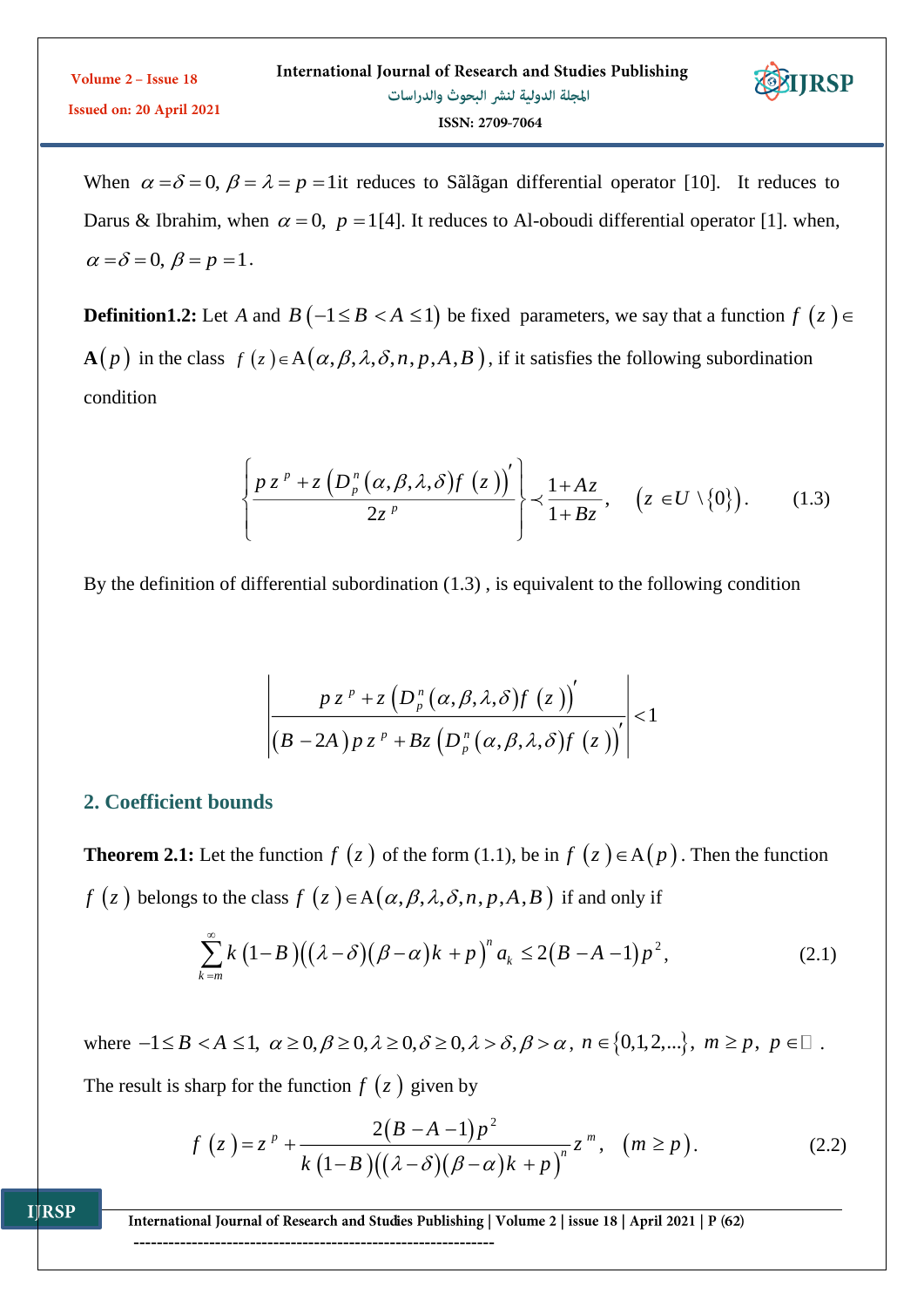| Volume 2 – Issue 18             | International Journal of Research and Studies Publishing | <b>STIRSP</b> |
|---------------------------------|----------------------------------------------------------|---------------|
| <b>Issued on: 20 April 2021</b> | المجلة الدولية لنشر البحوث والدراسات                     |               |
|                                 | ISSN: 2709-7064                                          |               |

*Proof:* Assume that the condition (2.1) is true. We must show that  $f(z) \in$  $A(\alpha, \beta, \lambda, \delta, n, p, A, B)$ , or equivalently prove that

$$
\left|\frac{p z^{p} + z\left(D_{p}^{n}(\alpha,\beta,\lambda,\delta)f(z)\right)'}{\left(B-2A\right)p z^{p} + Bz\left(D_{p}^{n}(\alpha,\beta,\lambda,\delta)f(z)\right)'}\right| < 1.
$$

We have

$$
\frac{p z^{p} + z \left(D_{p}^{n}(\alpha, \beta, \lambda, \delta) f(z)\right)^{'} }{\left(B - 2A\right) p z^{p} + Bz \left(D_{p}^{n}(\alpha, \beta, \lambda, \delta) f(z)\right)^{'}\right|} =
$$
\n
$$
\frac{p z^{p} + z \left(p z^{p-1} + \sum_{k=m}^{\infty} \frac{((\lambda - \delta)(\beta - \alpha)k + p)^{n}}{p} k a_{p+k} z^{k-1}\right)}{(B - 2A) p z^{p} + Bz \left(p z^{p-1} + \sum_{k=m}^{\infty} \frac{((\lambda - \delta)(\beta - \alpha)k + p)^{n}}{p} k a_{p+k} z^{k-1}\right)}
$$

$$
=\frac{2p^{2}z^{p}+\sum_{k=m}^{\infty}((\lambda-\delta)(\beta-\alpha)k+p)^{n}k a_{k}z^{k}}{2(B-A)p^{2}z^{p}+B\sum_{k=m}^{\infty}((\lambda-\delta)(\beta-\alpha)k+p)^{n}k a_{k}z^{k}}
$$

$$
\leq \left\{\frac{2p^2+\sum_{k=m}^{\infty}\left((\lambda-\delta)(\beta-\alpha)k+p\right)^n k\ a_k}{2(B-A)\,p^2+B\sum_{k=m}^{\infty}\left((\lambda-\delta)(\beta-\alpha)k+p\right)^n k\ a_k}\right\}<1.
$$

The last inequality by  $(2.1)$  is true.

Conversely, suppose that  $f(z) \in A(\alpha, \beta, \lambda, \delta, n, p, A, B)$ . we must show that the condition (2.1) holds true, we have

**IJRSP** 

International Journal of Research and Studies Publishing | Volume 2 | issue 18 | April 2021 | P (63)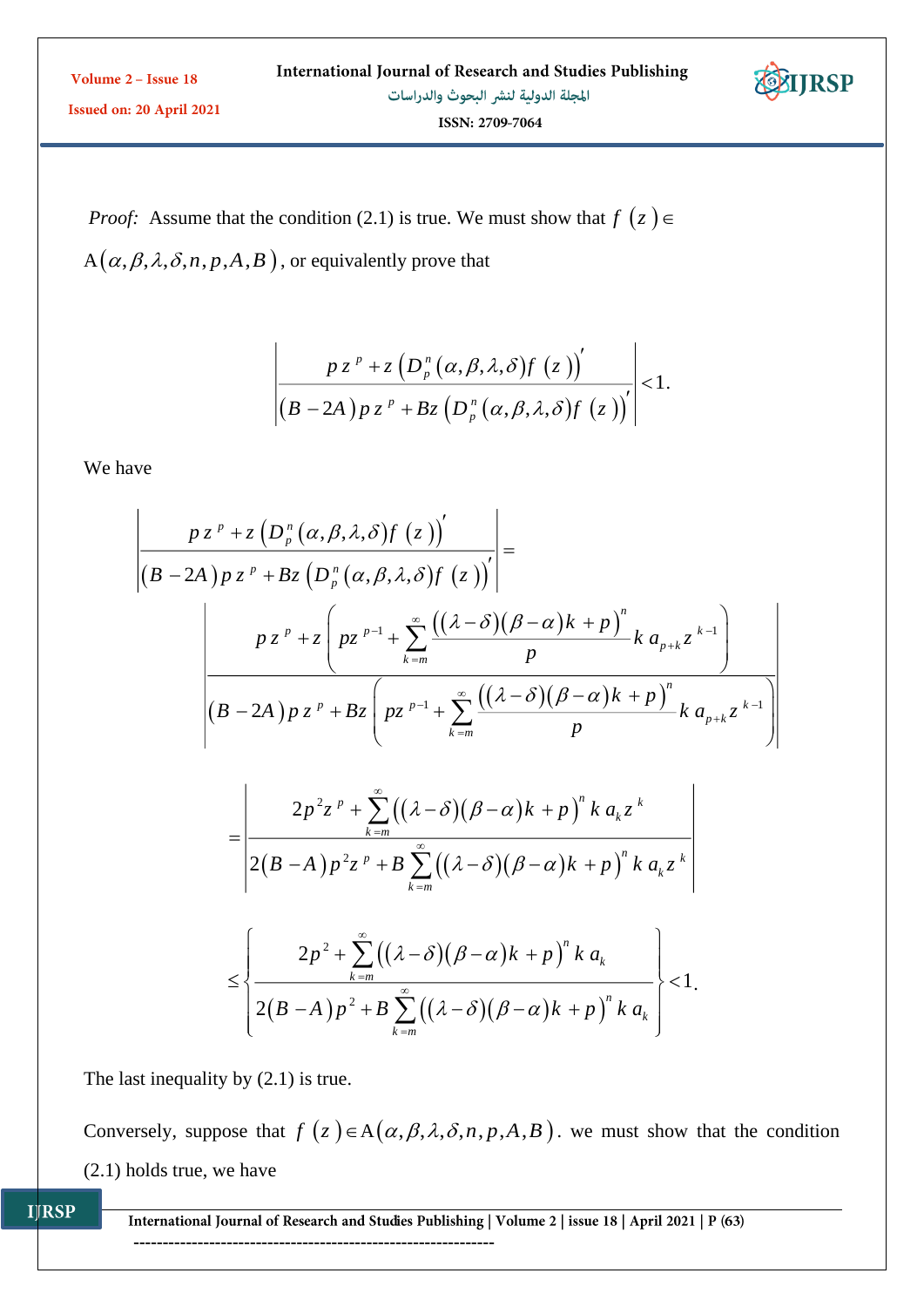International Journal of Research and Studies Publishing



المجلة الدولية لنشر البحوث والدراسات

 $\overline{1}$ 



Issued on: 20 April 2021

ISSN: 2709-7064

$$
\left|\frac{p z^{p}+z\left(D_{p}^{n}(\alpha,\beta,\lambda,\delta)f(z)\right)'}{\left(B-2A\right)p z^{p}+Bz\left(D_{p}^{n}(\alpha,\beta,\lambda,\delta)f(z)\right)'}\right|<1,
$$

hence we get

$$
=\left|\frac{2p^2z^p+\sum_{k=m}^{\infty}\left((\lambda-\delta)(\beta-\alpha)k+p\right)^nk a_kz^k}{2(B-A)p^2z^p+B\sum_{k=m}^{\infty}\left((\lambda-\delta)(\beta-\alpha)k+p\right)^nk a_kz^k}\right|<1.
$$

Since  $Re(z) < |z|$ , so we have

$$
\operatorname{Re}\left\{\frac{2p^2z^p+\sum_{k=m}^\infty\big((\lambda-\delta)(\beta-\alpha)k+p\big)^n k\,a_kz^k}{2(B-A)p^2z^p+B\sum_{k=m}^\infty\big((\lambda-\delta)(\beta-\alpha)k+p\big)^n k\,a_kz^k}\right\}<1.
$$

We choose the values of z on the real axis and letting  $z \rightarrow 1^{-1}$ , then we obtain

$$
\left\{\frac{2p^2+\sum_{k=m}^{\infty}\big((\lambda-\delta)(\beta-\alpha)k+p\big)^n k a_k}{2(B-A)p^2+B\sum_{k=m}^{\infty}\big((\lambda-\delta)(\beta-\alpha)k+p\big)^n k a_k}\right\}<1,
$$

then

**IJRSP** 

$$
\sum_{k=m}^{\infty} k (1-B) ((\lambda - \delta) (\beta - \alpha)k + p)^{n} a_{k} < 2 (B-A-1) p^{2}
$$

and the proof is complete.

Corollary 2.2: Let  $f(z) \in A(\alpha, \beta, \lambda, \delta, n, p, A, B)$  then

International Journal of Research and Studies Publishing | Volume 2 | issue 18 | April 2021 | P (64)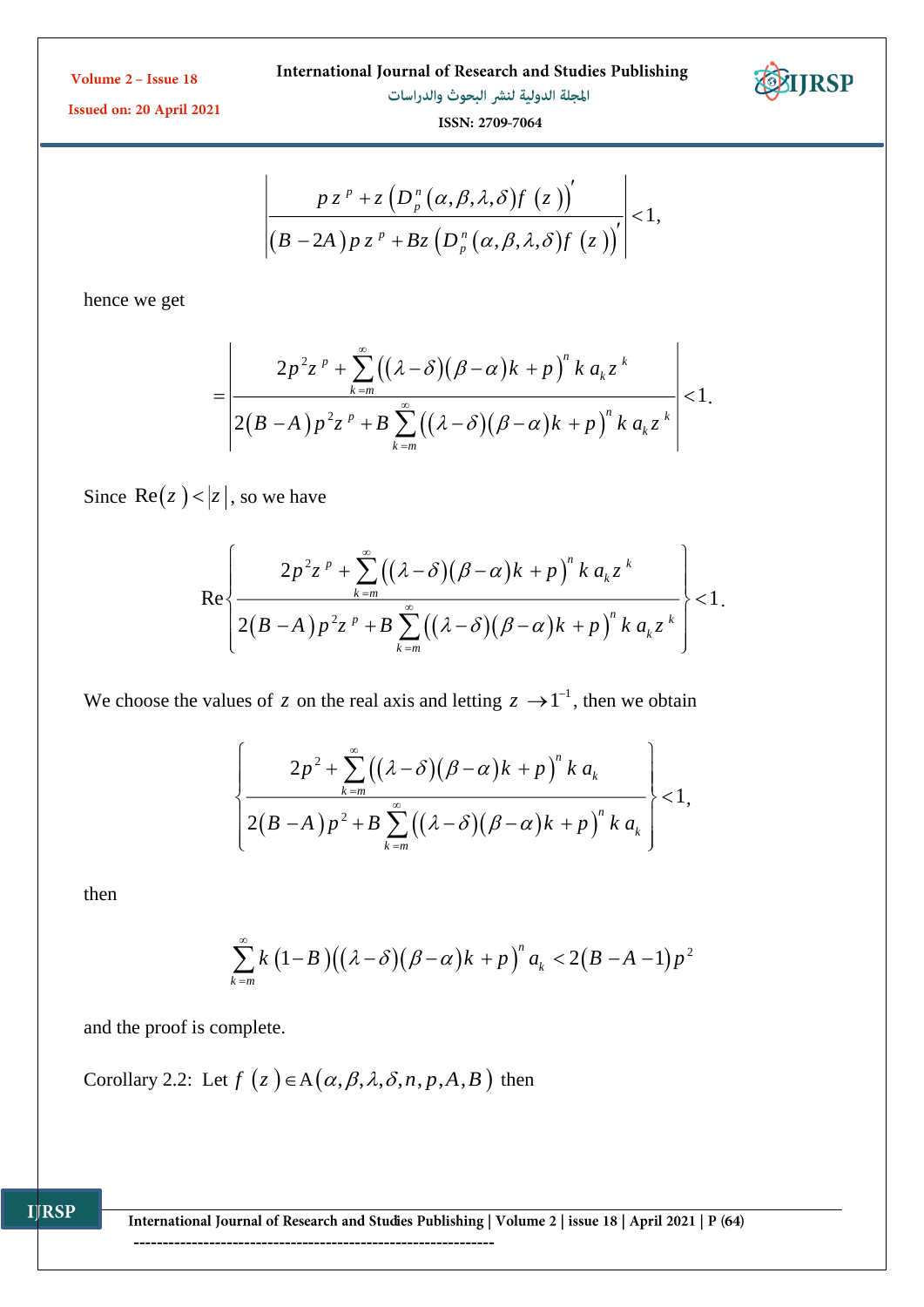International Journal of Research and Studies Publishing



المجلة الدولية لنشر البحوث والدراسات



Issued on: 20 April 2021

ISSN: 2709-7064

$$
a_k \leq \frac{2(B-A-1)p^2}{k(1-B)((\lambda-\delta)(\beta-\alpha)k+p)^n} \qquad (k \geq m),
$$

where  $-1 \leq B < A \leq 1$ ,  $\alpha \geq 0$ ,  $\beta \geq 0$ ,  $\lambda \geq 0$ ,  $\lambda > \delta$ ,  $\beta > \alpha$ .

Equality holds for the functions of the form

$$
f(z) = zp + \frac{2(B-A-1)p2}{k(1-B)((\lambda-\delta)(\beta-\alpha)k+p)n}zk, (k \ge m).
$$

### **3. Distortion theorems**

**Theorem 3.1:** Let the function  $f(z)$  of the form (1.1), be in the class  $A(\alpha, \beta, \lambda, \delta, n, p, A, B)$ , then for  $0 < |z| = r < 1$ ,

$$
r^{p} - \frac{2(B-A-1)p}{(1-B)\left(p\left[(\lambda-\delta)(\beta-\alpha)+1\right]\right)^{n}}r^{m} \leq |f(z)|
$$
  

$$
\leq r^{p} + \frac{2(B-A-1)p}{(1-B)\left(p\left[(\lambda-\delta)(\beta-\alpha)+1\right]\right)^{n}}r^{m}
$$
(3.1)

and

**IJRSP** 

$$
pr^{p-1} - \frac{2(B-A-1)p^2}{(1-B)\left(p\left[(\lambda-\delta)(\beta-\alpha)+1\right]\right)^n}r^m \leq \left|f\left(z\right)\right| \leq
$$
  

$$
pr^{p-1} + \frac{2(B-A-1)p^2}{(1-B)\left(p\left[(\lambda-\delta)(\beta-\alpha)+1\right]\right)^n}r^m
$$
  
(3.2)

The equality in  $(3.1)$  and  $(3.2)$  are attained for the function given by

$$
f(z) = zp - \frac{2(B-A-1)p2}{(1-B)((\lambda-\delta)(\beta-\alpha)+p)n}zm, (m \ge p)
$$
\n(3.3)

International Journal of Research and Studies Publishing | Volume 2 | issue 18 | April 2021 | P (65)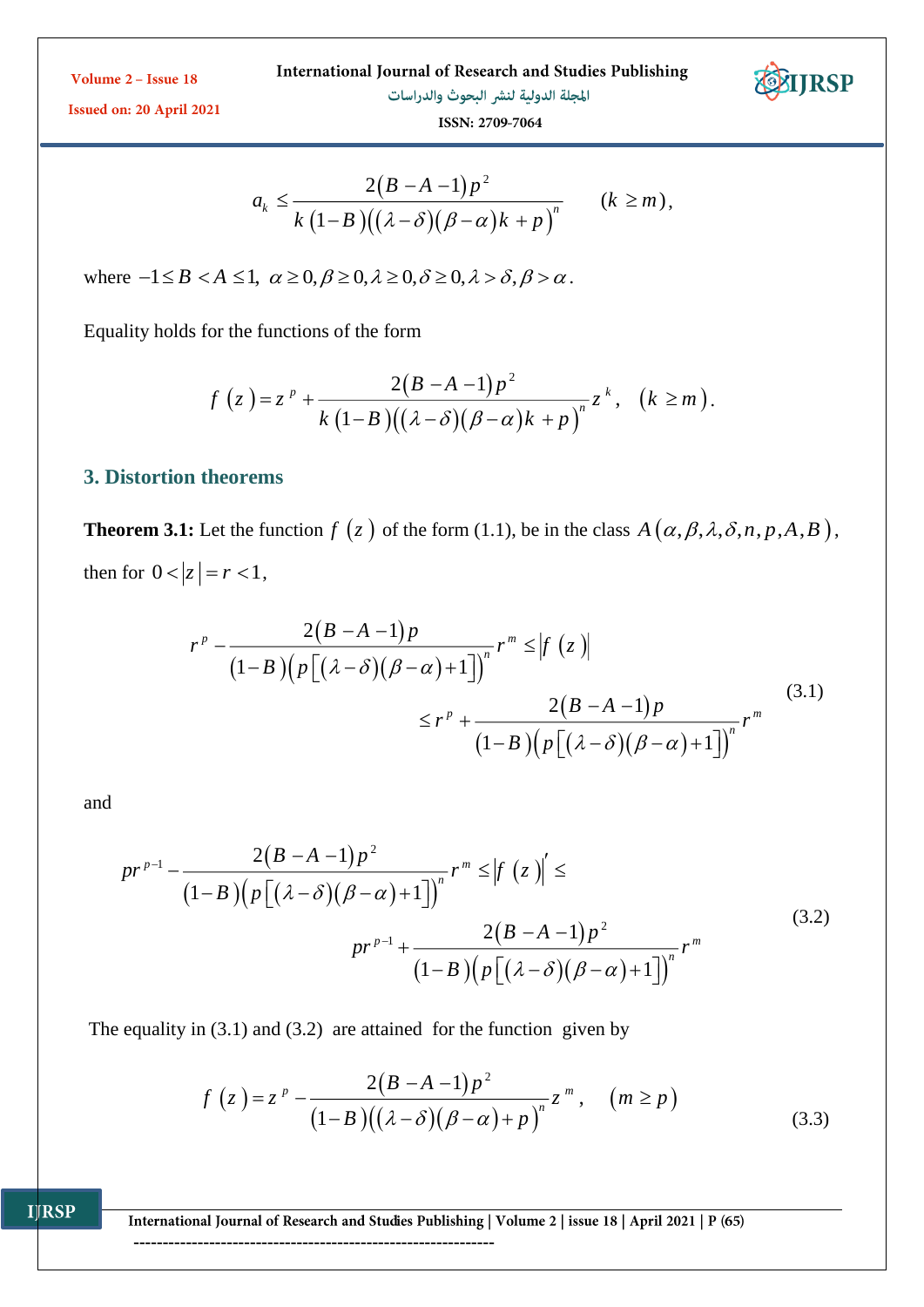

Issued on: 20 April 2021

ISSN: 2709-7064

*Proof:* Since  $m \ge p$ , and  $f(z) \in A(\alpha, \beta, \lambda, \delta, n, p, A, B)$ , in view of Theorem 2.1, we have

$$
p(1-B)\left(p\left[\left(\lambda-\delta\right)\left(\beta-\alpha\right)+1\right]\right)^n\sum_{k=m}^{\infty}a_k \le
$$
  

$$
\sum_{k=m}^{\infty}k\left(1-B\right)\left((\lambda-\delta)\left(\beta-\alpha\right)k+p\right)^n a_k < 2\left(B-A-1\right)p^2
$$

Which yields

$$
\sum_{k=m}^{\infty} a_k \le \frac{2(B-A-1)p}{(1-B)\left(p\left[(\lambda-\delta)(\beta-\alpha)+1\right]\right)^n}
$$

Consequently, for  $|z| = r < 1$ , we obtain

$$
|f(z)| \le r^p + r^m \sum_{k=m}^{\infty} a_k \le r^p + \frac{2(B-A-1)p}{(1-B)(p[(\lambda-\delta)(\beta-\alpha)+1])^n} r^m
$$

and

$$
|f(z)| \ge r^p - r^m \sum_{k=m}^{\infty} a_k \ge r^p - \frac{2(B-A-1)p}{(1-B)(p[(\lambda-\delta)(\beta-\alpha)+1])}r^m
$$

which prove the assertion (3.1) of Theorem 4.1

Also from Theorem 2.1, it follows that

$$
\sum_{k=m}^{\infty} k a_k \leq \frac{2(B-A-1)p^2}{(1-B)\Big(p\Big[\big(\lambda-\delta\big)\big(\beta-\alpha\big)+1\Big]\Big)^n}
$$

Consequently, for  $|z| = r < 1$ , we have

International Journal of Research and Studies Publishing | Volume 2 | issue 18 | April 2021 | P (66)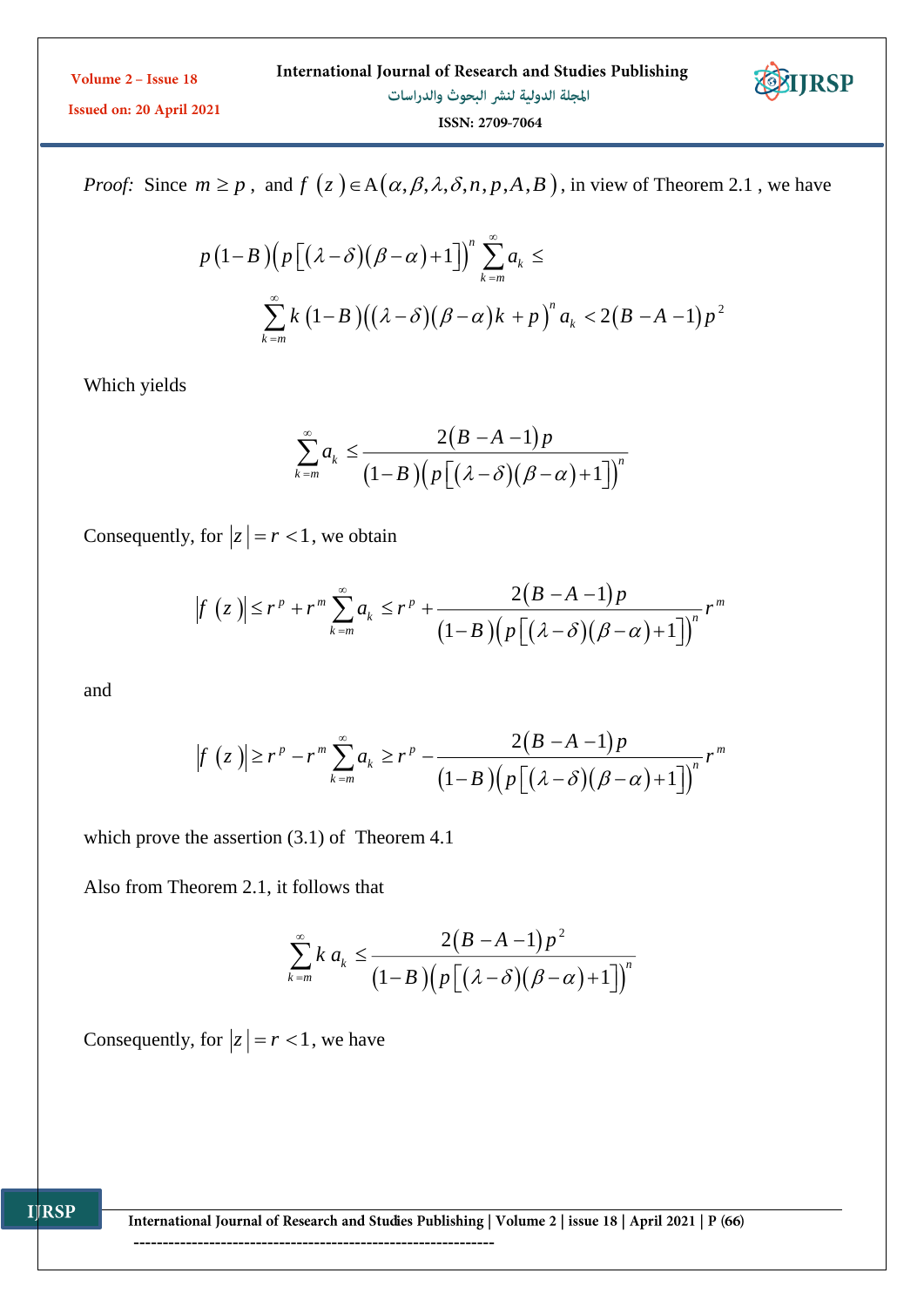International Journal of Research and Studies Publishing



Issued on: 20 April 2021

المجلة الدولية لنشر البحوث والدراسات

$$
ISSN: 2709-7064
$$

$$
|f'(z)| \le pr^{p-1} + \sum_{k=m}^{\infty} ka_k r^{k-1}
$$
  
\n
$$
\le pr^{p-1} + r^{m-1} \sum_{k=m}^{\infty} ka_k
$$
  
\n
$$
\le pr^{p-1} + \frac{2(B-A-1)p^2}{(1-B)(p[(\lambda-\delta)(\beta-\alpha)+1])}r^{m-1}
$$

and

$$
f'(z)| \ge pr^{p-1} - \sum_{k=m}^{\infty} ka_k r^{k-1}
$$
  
\n
$$
\ge pr^{p-1} - r^{m-1} \sum_{k=m}^{\infty} ka_k
$$
  
\n
$$
\ge pr^{p-1} - \frac{2(B-A-1)p^2}{(1-B)(p[(\lambda-\delta)(\beta-\alpha)+1])^n} r^{m-1},
$$

Which prove the assertion (3.2) of Theorem 4.

Finally, it is easy to see that the bounds in (3.1) and (3.2) are attained for the function  $f(z)$ given by  $(3.3)$ .

Next, we deal neighborhood concepts for functions in the class  $A(\alpha, \beta, \lambda, \delta, n, p, A, B)$ . This concept has been investigated by several authors; Goodman [6], Rusheweyh [8]. O. Altintas and S. Owa [2], see also [3],[5].

### **4. Neighborhoods and partial sums**

**Definition 4.1**: Let  $-1 \leq B < A \leq 1$ ,  $\alpha \geq 0$ ,  $\beta \geq 0$ ,  $\lambda \geq 0$ ,  $\lambda > \delta$ ,  $\beta > \alpha$ ,  $n \in \{0,1,2,...\}, p \in \square$  and  $\varepsilon > 0$ . We define the  $\varepsilon$ -neighborhood of a function  $f(z) \in \mathbb{R}$ 

 $A(p)$  and denote  $N_{\varepsilon}(f)$  such that

International Journal of Research and Studies Publishing | Volume 2 | issue 18 | April 2021 | P (67) --------------------------------------------------------------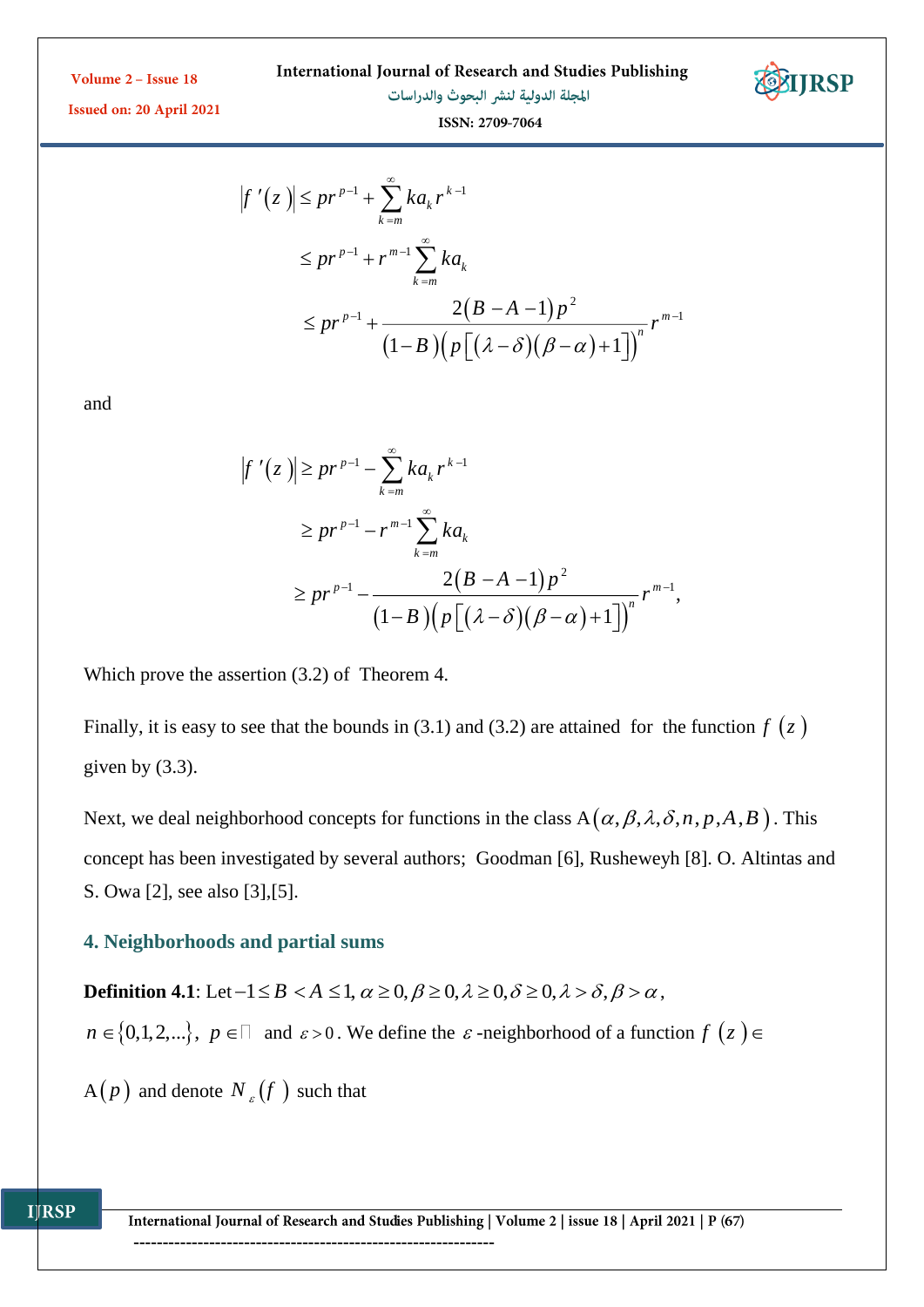

Issued on: 20 April 2021

المجلة الدولية لنشر البحوث والدراسات ISSN: 2709-7064

$$
N_{\varepsilon}\left(f\right) = \left\{g \in A\left(p\right): g\left(z\right) = z^{p} + \sum_{k=m}^{\infty} b_{k} z^{k}, \text{and} \right\}
$$

$$
\sum_{k=m}^{\infty}\frac{k(1+B)\big((\lambda-\delta)\big(\beta-\alpha\big)k+p\big)^n}{2\big(B-A-1\big)p^2}\big|a_k-b_k\big|\leq \varepsilon\Bigg\}.
$$

**Theorem 4.2**: Let  $\varepsilon > 0$  and  $f(z) \in A(p)$  given by (1.1) satisfies the inclusion property:

$$
\frac{f(z) + \mu z^{p}}{1 + \mu} \in A(\alpha, \beta, \lambda, \delta, n, p, A, B),
$$
\n(4.1)

For any complex number  $\mu$  such that  $|\mu| < \varepsilon$ , then  $N_{\varepsilon}(f) \subset A(\alpha, \beta, \lambda, \delta, n, p, A, B)$ .

*Proof:* We have  $f(z) \in A(\alpha, \beta, \lambda, \delta, n, p, A, B)$  for  $\sigma \in \mathbb{Z}$  with  $|\sigma|=1$ , that

$$
\[ \frac{z\left(D_p^{n}\left(\alpha,\beta,\lambda,\delta\right)f\left(z\right)\right)' + pz^{p}}{\left(B-2A\right)p z^{p} + Bz\left(D_p^{n}\left(\alpha,\beta,\lambda,\delta\right)f\left(z\right)\right)'} \] \neq \sigma
$$

Equivalently, we must have

$$
\frac{(f^*\mathcal{Q})(z)}{z^p} \neq 0, \ \ (z \in U \setminus \{0\}), \tag{4.2}
$$

Where  $Q(z) = z^p + \sum e_k z^k$ *k m*  $Q(z) = z^p + \sum e_k z^q$  $^{\circ}$  $= z^p + \sum_{k=m} e_k z^k$  and

**IJRSP** 

$$
e_k \leq \frac{k(1-\sigma B)((\lambda-\delta)(\beta-\alpha)k+p)^n}{2(\sigma(B-A)-1)p^2}
$$
\n(4.3)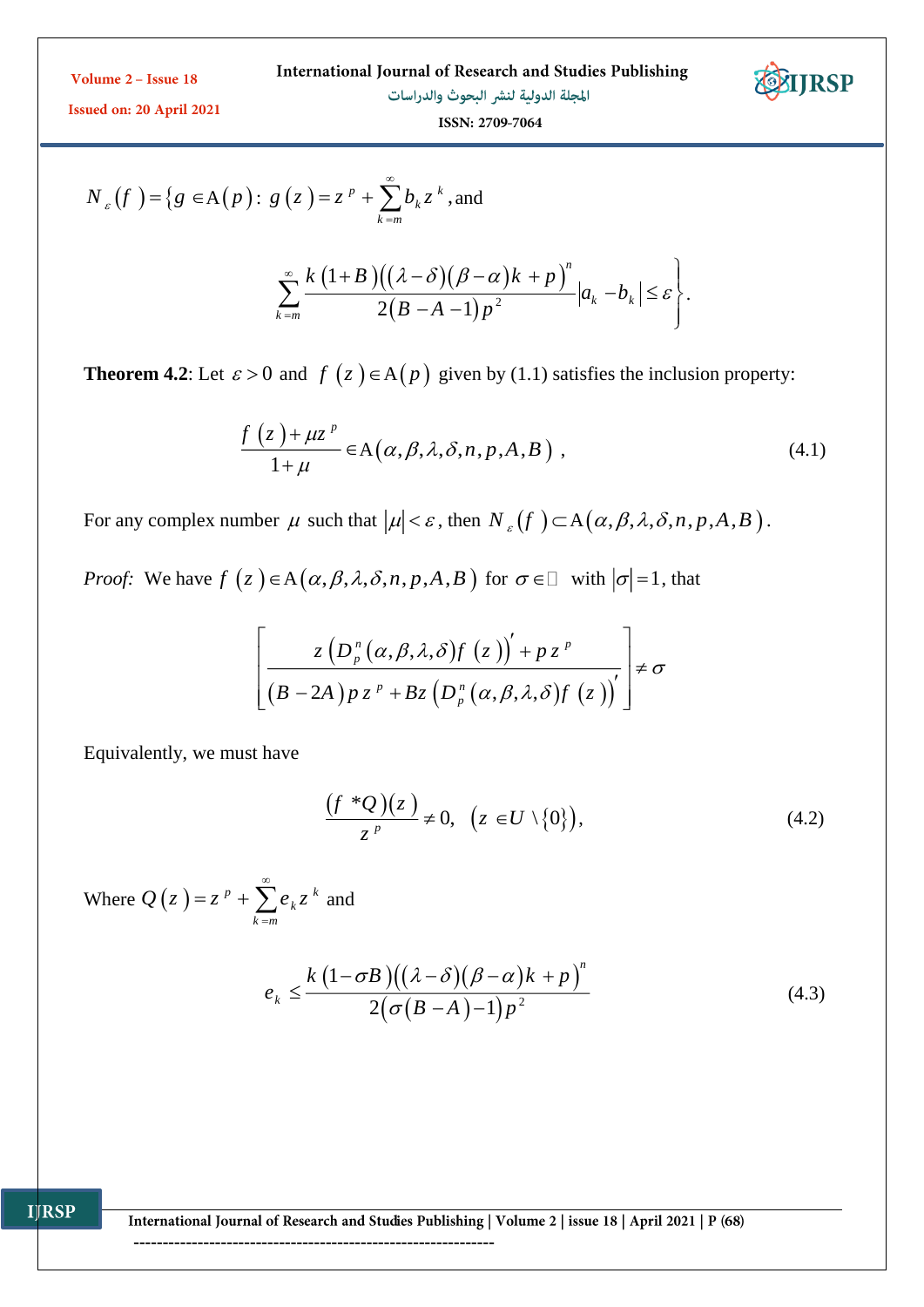International Journal of Research and Studies Publishing المجلة الدولية لنشر البحوث والدراسات



Issued on: 20 April 2021

ISSN: 2709-7064

$$
|e_k| \le \frac{k(1-\sigma B)((\lambda-\delta)(\beta-\alpha)k+p)^n}{2(\sigma(B-A)-1)p^2}
$$
  

$$
\le \frac{k(1+B)((\lambda-\delta)(\beta-\alpha)k+p)^n}{2(B-A-1)p^2}
$$
 (4.4)

If  $f(z) \in A(p)$  given by (1.1), satisfies the inclusion property (4.1), then (4.2) yields

$$
\left| \frac{(f * Q)(z)}{z^p} \right| \geq \varepsilon, \quad \left( z \in U \setminus \{0\} \right). \tag{4.5}
$$

Now, if we suppose that

$$
g\left(z\right) = z^p + \sum_{k=m}^{\infty} b_k z^k, \tag{4.6}
$$

We easily see that

$$
\left| \frac{(g-f)(z)^*\mathcal{Q}(z)}{z^p} \right| = \left| \sum_{k=m}^{\infty} (b_k - a_k) e_k z^k \right|
$$
  

$$
\leq \sum_{k=m}^{\infty} |b_k - a_k| |e_k| |z|^k
$$
  

$$
\leq \sum_{k=m}^{\infty} \frac{k (1+B) ((\lambda - \delta) (\beta - \alpha)k + p)^n}{2(B-A-1) p^2} |b_k - a_k| \leq \varepsilon
$$

then

$$
\frac{\left| \frac{g(z)^*Q(z)}{z^p} \right|}{\left| \frac{f+(g-f)(z)^*Q(z)}{z^p} \right|} \geq \left| \frac{\left| \frac{f+(g-f)(z)^*Q(z)}{z^p} \right|}{\left| \frac{g-f(x)^*Q(z)}{z^p} \right|} \right| > 0
$$

Thus, for any  $\sigma \in \Box$  with  $|\sigma|=1$ , we have

International Journal of Research and Studies Publishing | Volume 2 | issue 18 | April 2021 | P (69)

--------------------------------------------------------------

**IJRSP**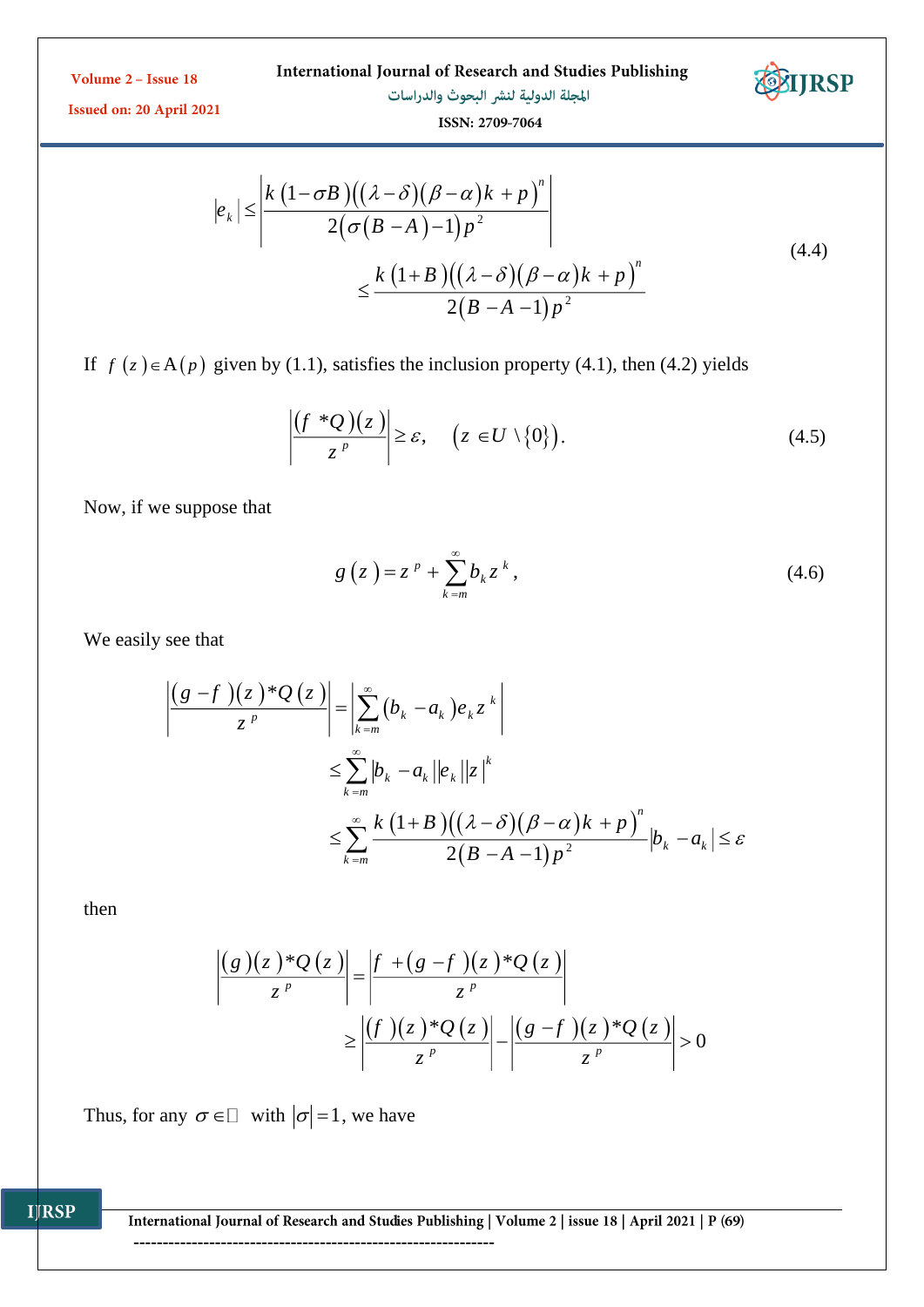

Issued on: 20 April 2021

ISSN: 2709-7064

$$
\frac{(g)(z)^*\mathcal{Q}(z)}{z^p}\neq 0, \qquad (z\in U\setminus\{0\}),
$$

Which implies that  $g(z) \in A(\alpha, \beta, \lambda, \delta, n, p, A, B)$  and finally  $N_{\varepsilon}(f)$ 

 $A\left(\alpha, \beta, \lambda, \delta, n, p, A, B\right)$  .

Theorem 4.3: Let  $f(z)$  be defined by (1.1) and the partial sums  $S_1(z)$  and  $S_q(z)$  be defined by

 $S_1(z) = z^p$  and

$$
S_q(z) = z^p + \sum_{k=m}^{m+q-2} a_k z^k, \quad (q > m, \ m \ge p, \ p \in \square).
$$

Also, suppose that  $\sum_{k} C_{k} a_{k} \leq 1$ *k <sup>m</sup> C <sup>a</sup>* ∞  $\sum_{k=m} C_k a_k \leq 1$ , where

$$
C_k = \frac{(p+k)(1-B)((\lambda-\delta)(\beta-\alpha)k+p)^n}{2(B-A-1)p^2}.
$$

Then

**IJRSP** 

(i) 
$$
f \in A(\alpha, \beta, \lambda, \delta, n, p, A, B)
$$
.

(ii) 
$$
\operatorname{Re}\left\{\frac{f(z)}{S_q(z)}\right\} > 1 - \frac{1}{C_q}.
$$
 (4.6)

(iii) 
$$
\operatorname{Re}\left\{\frac{C_q(z)}{f(z)}\right\} > \frac{1}{1+C_q}, \quad z \in U, q > m.
$$
 (4.7)

The estimates in (4.6) and (4.7) are sharp.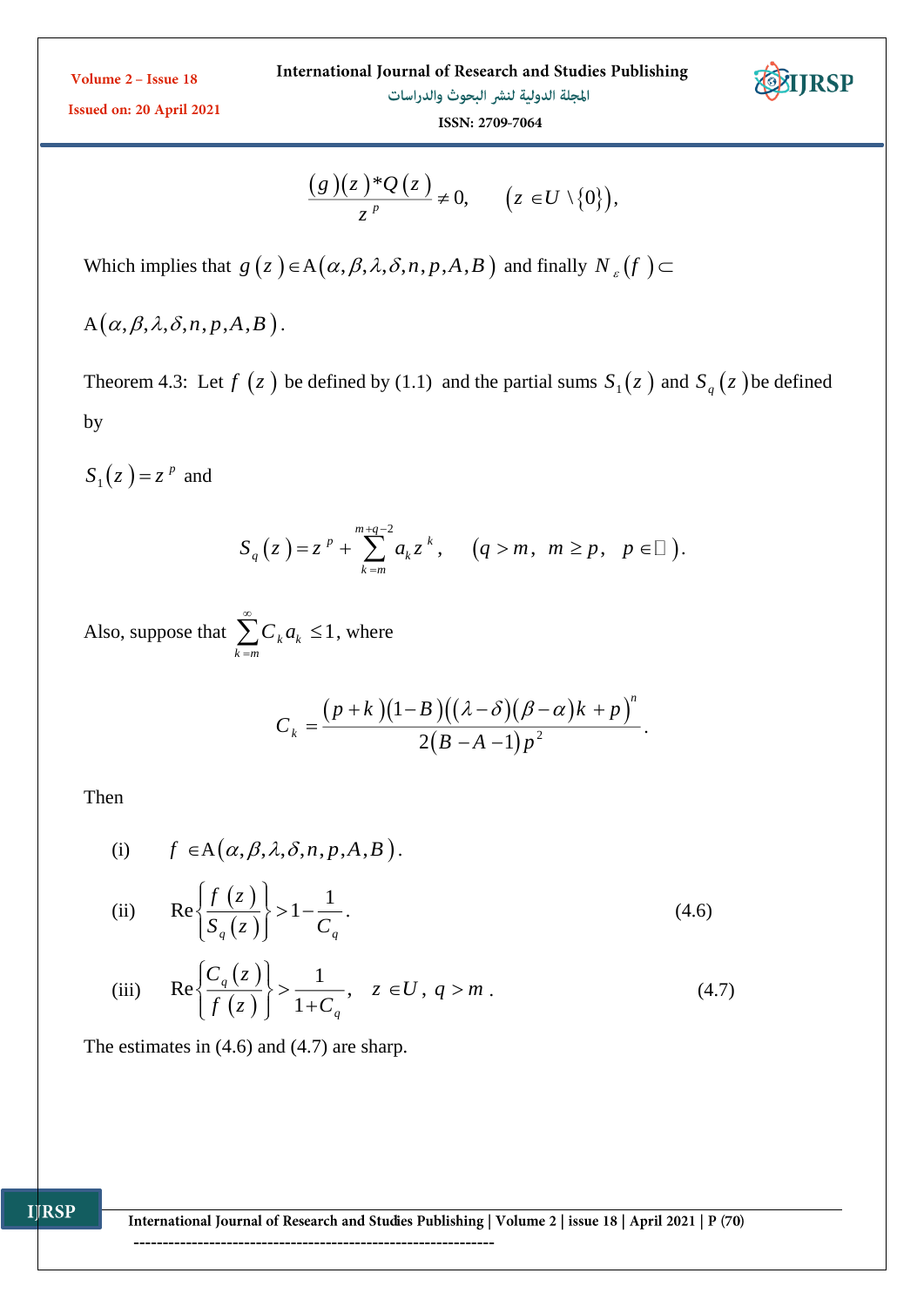| Volume $2 -$ Issue 18           | International Journal of Research and Studies Publishing | EDIRSP |
|---------------------------------|----------------------------------------------------------|--------|
| <b>Issued on: 20 April 2021</b> | المجلة الدولية لنشر البحوث والدراسات                     |        |
|                                 | ISSN: 2709-7064                                          |        |

*Proof:* (i) Since 
$$
\frac{z^p + \mu z^p}{1 + \mu} = z^p \in A(\alpha, \beta, \lambda, \delta, n, p, A, B)
$$
,  $|\mu| < 1$ , then by Theorem 4.2, we have  $N_1(z^p) \subset A(\alpha, \beta, \lambda, \delta, n, p, A, B)$ ,  $p \in \mathbb{Z}(N_1(z^p))$  denoting that 1-neighbourhood).  
Now since  $\sum_{k=m}^{\infty} C_k a_k \le 1$  then  $f \in N_1(z^p)$  and  $f \in A(\alpha, \beta, \lambda, \delta, n, p, A, B)$ .

(ii) Since  $\{C_k\}$  is an increasing sequence, we obtain

$$
\sum_{k=m}^{m+q-2} a_k + C_q \le \sum_{k=q+m-1}^{\infty} a_k \le \sum_{k=m}^{\infty} C_k a_k \le 1
$$
\n(4.8)

Sitting

$$
G_1(z) = C_q \left( \frac{f(z)}{S_q(z)} - \left( 1 - \frac{1}{C_q} \right) \right) \frac{C_q \sum_{k=q+m-1}^{\infty} a_k z^{k+p}}{1 + \sum_{k=m}^{q+m-2} a_k z^{k+p}} + 1,
$$

from (4.8) we get

$$
\frac{G_{1}(z)-1}{G_{1}(z)+1} = \frac{C_{q} \sum_{k=q+m-1}^{\infty} a_{k} z^{k+p}}{2+2 \sum_{k=m}^{q+m-2} a_{k} z^{k+p} + C_{q} \sum_{k=q+m-1}^{\infty} a_{k} z^{k+p}}
$$

$$
\leq \frac{C_{q} \sum_{k=q+m-1}^{\infty} a_{k}}{2-2 \sum_{k=m}^{q+m-2} a_{k} - C_{q} \sum_{k=q+m-1}^{\infty} a_{k}} \leq 1.
$$

Which readily yields the assertion (4.6) of Theorem 4.3, if we take

--------------------------------------------------------------

(iii) Similarly, if we put

**IJRSP**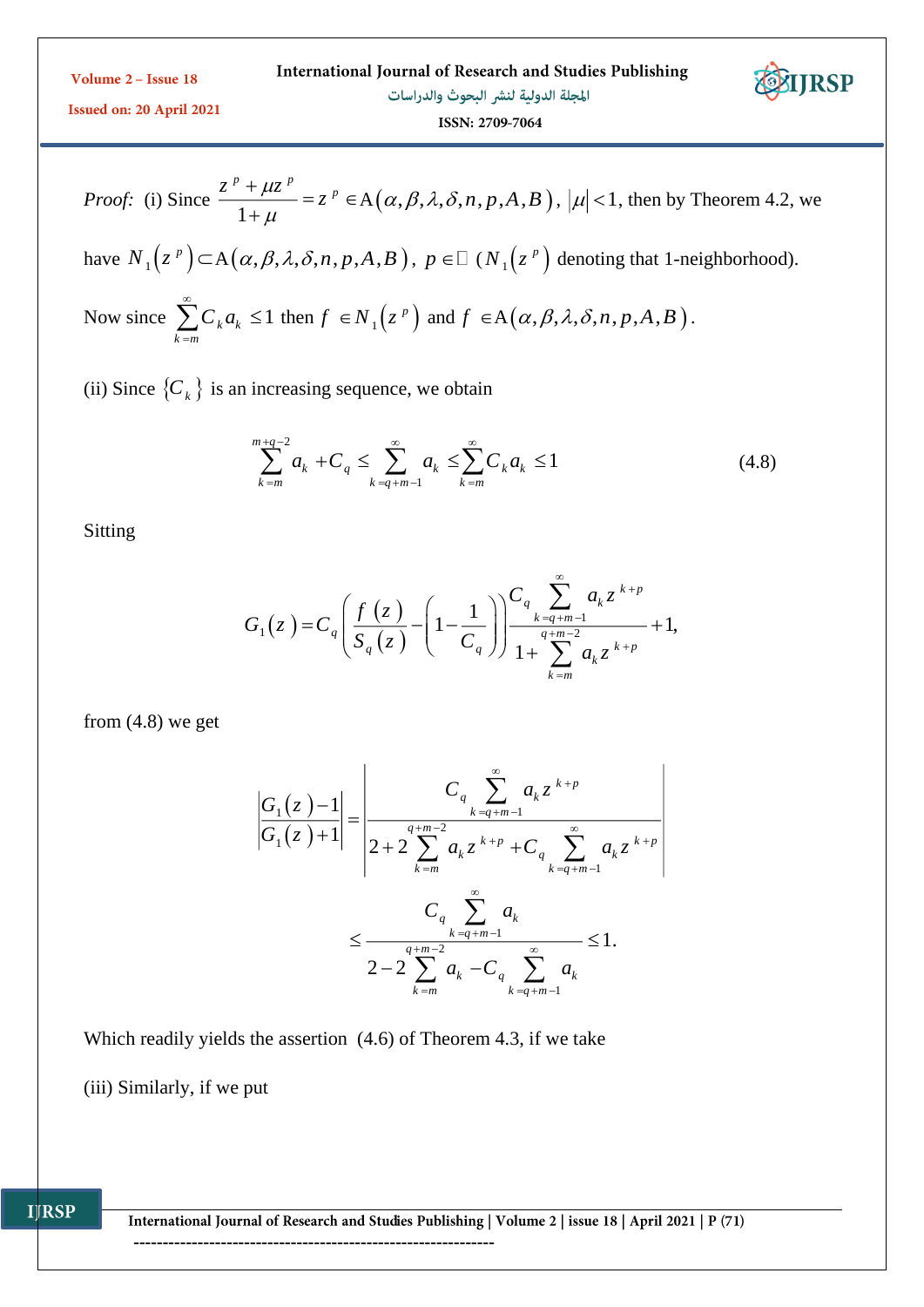International Journal of Research and Studies Publishing



**IJRSP** 

Issued on: 20 April 2021

المجلة الدولية لنشر البحوث والدراسات ISSN: 2709-7064

*k <sup>m</sup>*

Ξ,

$$
G_{2}(z) = (1 + C_{q}) \left( \frac{S_{q}(z)}{f(z)} - \frac{C_{q}}{1 + C_{q}} \right)
$$

$$
= 1 - \frac{\left(1 + C_{q}\right) \sum_{k=q+m-1}^{\infty} a_{k} z^{k+p}}{1 + \sum_{k=q+m-2}^{\infty} a_{k} z^{k+p}}
$$

And make use of (4.8), we get

$$
\left|\frac{G_1(z) - 1}{G_1(z) + 1}\right| \le \frac{\left(1 + C_q\right) \sum_{k=q+m-1}^{\infty} a_k}{2 - 2 \sum_{k=m}^{q+m-2} a_k - \left(1 - C_q\right) \sum_{k=q+m-1}^{\infty} a_k} \le 1,
$$

Which yields the inequality (4.7) of the Theorem 4.3.

# **5. integral representation**

In the next theorem, we obtain the integral representation for the  $D_p^n(\alpha, \beta, \lambda, \delta) f(z)$ 

**Theorem 5.1**: Let  $f(z) \in A(\alpha, \beta, \lambda, \delta, n, p, A, B)$ , then

$$
D_p^n(\alpha,\beta,\lambda,\delta) f(z) = \int_0^z t^p \left( \frac{2(1-A\,\Phi(t))}{1-B\,\Phi(t)} - p \right) dt ,
$$

where  $|\Phi(z)| < 1$ .

*Proof:* By putting

$$
\frac{pz^{p}+z\left(D_{p}^{n}(\alpha,\beta,\lambda,\delta)f(z)\right)}{2z^{p}}=L(z), \quad (z\in U\setminus\{0\})
$$

we have

**IJRSP** 

International Journal of Research and Studies Publishing | Volume 2 | issue 18 | April 2021 | P (72)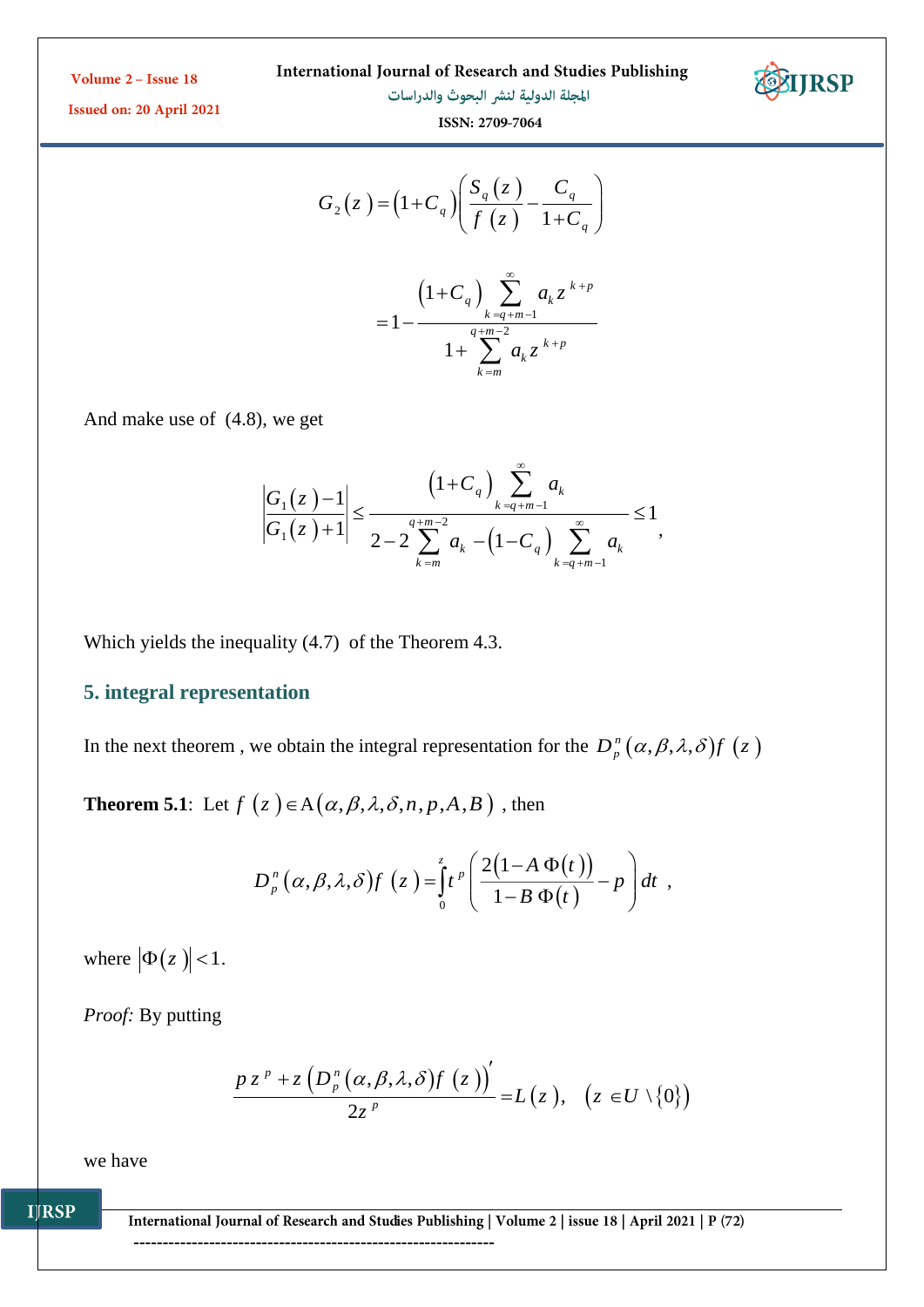| International Journal of Research and Studies Publishing |
|----------------------------------------------------------|
|----------------------------------------------------------|

المجلة الدولية لنشر البحوث والدراسات



Issued on: 20 April 2021

ISSN: 2709-7064

$$
L(z) \prec \frac{1 + Az}{1 + Bz}
$$

Also we can write

$$
\left|\frac{L(z)-1}{BL(z)-A}\right|<1
$$

Or equivalently  $\frac{L(z)}{dz}$  $(z)$  $\frac{1}{4} = \Phi(z), \quad |\Phi(z)|$ ,  $|\Phi(z)| < 1$ *L <sup>z</sup>*  $\frac{d}{BL(z)-A} = \Psi(z), \quad |\Psi(z)|$  $\frac{-1}{-A} = \Phi(z), \ |\Phi(z)| <$ . So

$$
\frac{pz^{p}+z\left(D_{p}^{n}\left(\alpha,\beta,\lambda,\delta\right)f\left(z\right)\right)}{2z^{p}}=\frac{1-A\,\Phi(z)}{1-B\,\Phi(z)},\quad\left(z\in U\setminus\{0\}\right)
$$

which gives

$$
\left(D_p^{n}\left(\alpha,\beta,\lambda,\delta\right)f\left(z\right)\right)'=z^{p}\left(\frac{2\left(1-A\,\Phi(z)\right)}{1-B\,\Phi(z)}-p\right),
$$

after integration, we obtain

$$
D_p^n(\alpha,\beta,\lambda,\delta) f(z) = \int_0^z t^p \left( \frac{2(1-A\,\Phi(t))}{1-B\,\Phi(t)} - p \right) dt ,
$$

and this gives the result.

**IJRSP** 

## **6. Weighted mean and arithmetic mean**

**Definition 6.1**: Let f and g be in the class  $A(\alpha, \beta, \lambda, \delta, n, p, A, B)$ . Then the weighted mean  $E<sub>s</sub>$  of f and g is given by

$$
E_s(z) = \frac{1}{2} \big[ (1-s) f(z) + (1+s) g(z) \big], \ \ 0 < s < 1.
$$

International Journal of Research and Studies Publishing | Volume 2 | issue 18 | April 2021 | P (73)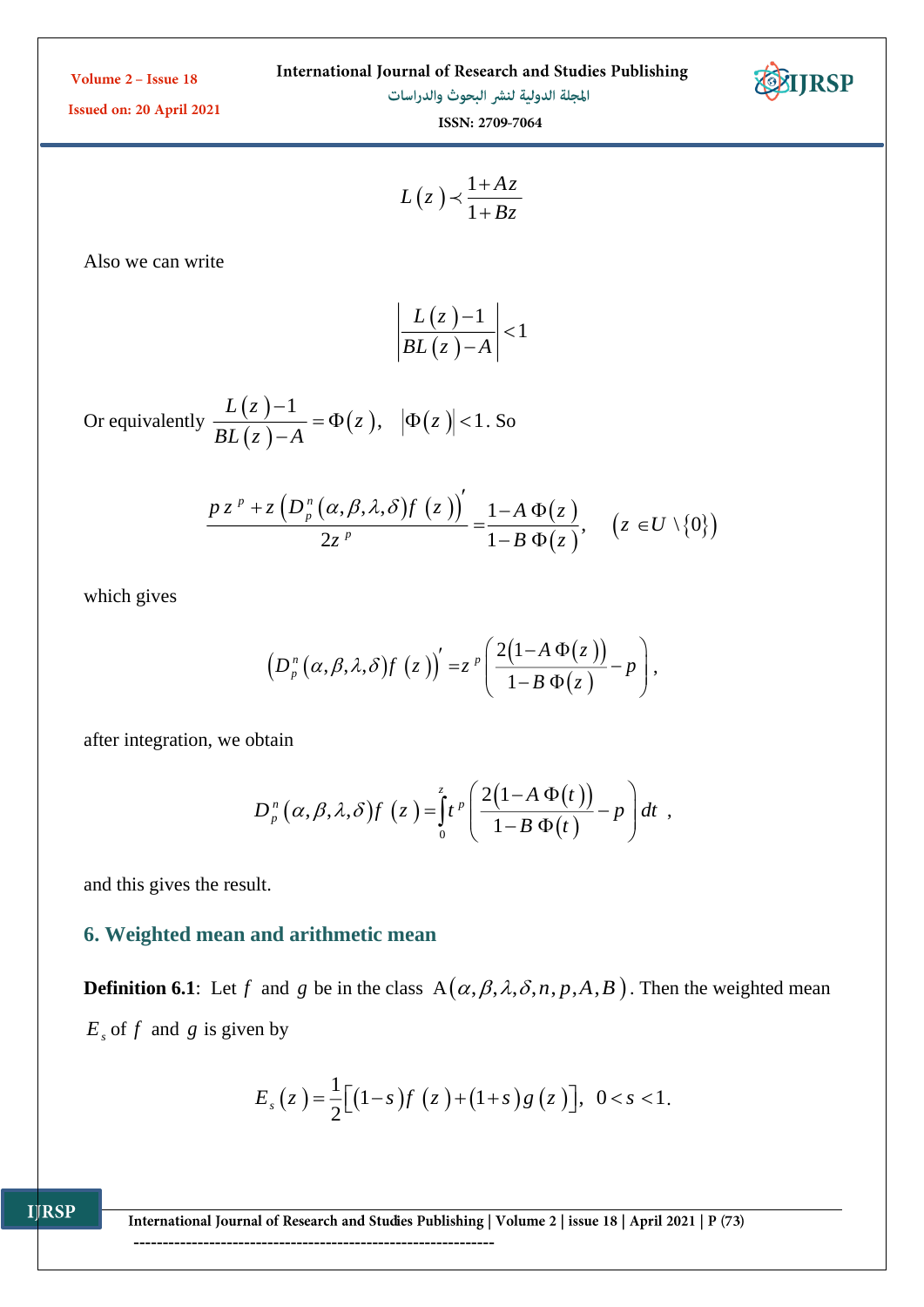**Theorem 6.2**: Let f and g be in the class  $A(\alpha, \beta, \lambda, \delta, n, p, A, B)$ . Then the weighted mean of *f* and *g* is also in the class  $A(\alpha, \beta, \lambda, \delta, n, p, A, B)$ .

**IJRSP** 

*Proof*: By definition 6.1, we have

$$
E_s(z) = \frac{1}{2} \Big[ (1-s)f(z) + (1+s)g(z) \Big]
$$
  
\n
$$
E_s(z) = \frac{1}{2} \Big[ (1-s) \Big( z^p + \sum_{k=m}^{\infty} a_k z^k \Big) + (1+s) \Big( z^p + \sum_{k=m}^{\infty} b_k z^k \Big) \Big]
$$
  
\n
$$
= z^p + \sum_{k=m}^{\infty} \frac{1}{2} \Big( (1-s) a_k + (1+s) b_k \Big) z^k.
$$

Since f and g be in the class  $A(\alpha, \beta, \lambda, \delta, n, p, A, B)$ , so by Theorem 2.1, we get

$$
\sum_{k=m}^{\infty} k (1-B) ((\lambda - \delta) (\beta - \alpha) k + p)^{n} a_{k} \leq 2 (B - A - 1) p^{2}
$$

and

$$
\sum_{k=m}^{\infty} k \left(1-B\right) \left((\lambda-\delta)\left(\beta-\alpha\right)k+p\right)^n b_k \le 2\left(B-A-1\right)p^2.
$$

Hence

$$
\sum_{k=m}^{\infty} k (1-B) ((\lambda - \delta)(\beta - \alpha)k + p)^n \left( \frac{1}{2} (1-s) a_k + \frac{1}{2} (1+s) b_k \right)
$$
  
=  $\frac{1}{2} (1-s) \sum_{k=m}^{\infty} k (1-B) ((\lambda - \delta)(\beta - \alpha)k + p)^n a_k$   
+  $\frac{1}{2} (1+s) \sum_{k=m}^{\infty} k (1-B) ((\lambda - \delta)(\beta - \alpha)k + p)^n b_k$   
 $\leq (1-s) (B - A - 1) p^2 + (1+s) (B - A - 1) p^2$   
=  $2(B - A - 1) p^2$ .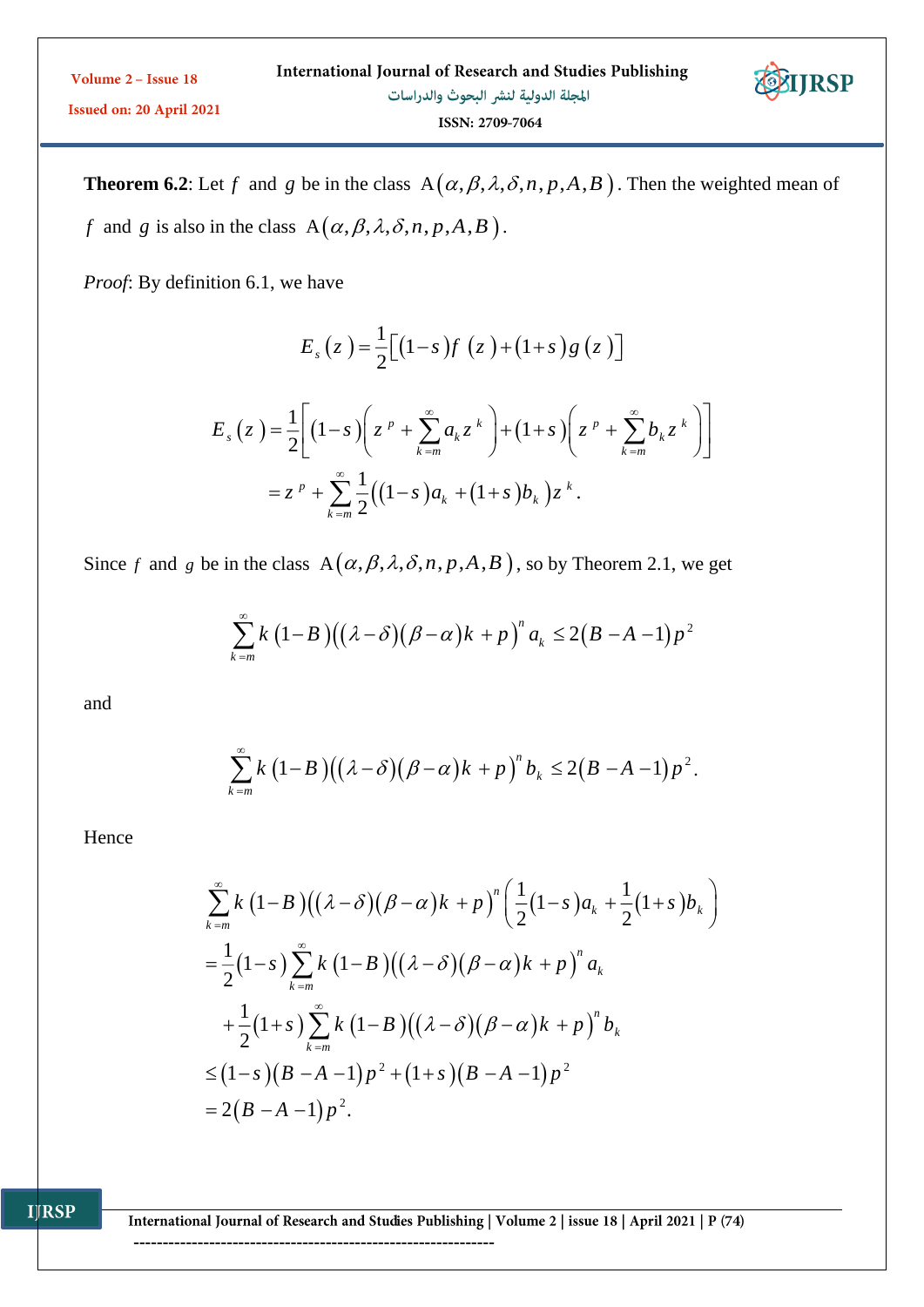

ISSN: 2709-7064

This shows  $E_s \in A(\alpha, \beta, \lambda, \delta, n, p, A, B)$ .

**Theorem 6.3:** Let  $f_1(z)$  ,  $f_2(z)$  , ...,  $f_r(z)$  defined by

$$
f_i(z) = z^p + \sum_{k=m}^{\infty} a_{k,i} z^k, (a_{k,i} \ge 0, i = 1, 2, ..., r, m \ge p),
$$
 (6.1)

Be in the class  $A(\alpha, \beta, \lambda, \delta, n, p, A, B)$ , then the arithmetic mean of  $f_i(z)$ ,  $(i = 1, 2, ..., r)$ defined by

$$
g(z) = \frac{1}{r} \sum_{i=1}^{r} f_i(z)
$$
 (6.2)

is also in the class  $A(\alpha, \beta, \lambda, \delta, n, p, A, B)$ .

*Proof:* By using (6.1) and (6.2), we can write

$$
g(z) = \frac{1}{r} \sum_{i=1}^{r} f_i(z) = \frac{1}{r} \sum_{i=1}^{r} \left( z^{p} + \sum_{k=m}^{\infty} a_{k,i} z^{k} \right) = z^{p} + \sum_{k=m}^{\infty} \left( \frac{1}{r} \sum_{i=1}^{r} a_{k,i} \right) z^{k}.
$$

Since  $f_i(z) \in A(\alpha, \beta, \lambda, \delta, n, p, A, B)$  for every  $(i = 1, 2, ..., r)$ . Then by using Theorem 2.1 we prove that

$$
\sum_{k=m}^{\infty} k \left(1-B\right) \left((\lambda-\delta)\left(\beta-\alpha\right)k+p\right)^n \left(\frac{1}{r}\sum_{i=1}^r a_{k,i}\right)
$$
\n
$$
=\frac{1}{r}\sum_{i=1}^r \left(\sum_{k=m}^{\infty} k \left(1-B\right) \left((\lambda-\delta)\left(\beta-\alpha\right)k+p\right)^n a_{k,i}\right)
$$
\n
$$
\leq \frac{2}{r}\sum_{i=1}^r \left(B-A-1\right)p^2 = 2\left(B-A-1\right)p^2.
$$

The proof is complete.

**IJRSP**